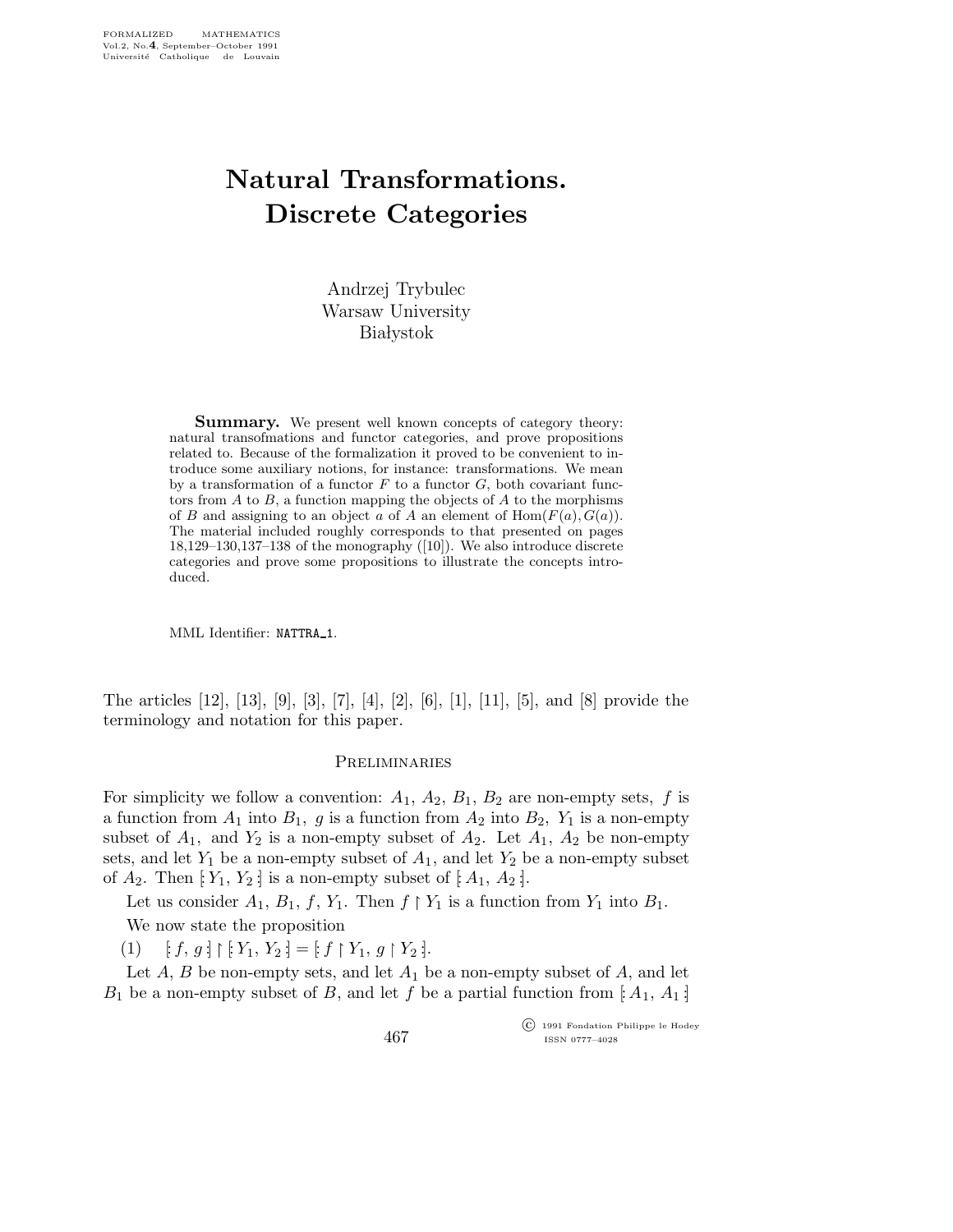to  $A_1$ , and let g be a partial function from [ $B_1, B_1$ ] to  $B_1$ . Then  $|: f, g:$  is a partial function from  $\colon [A_1, B_1], [A_1, B_1]$ ; to  $[A_1, B_1]$ .

One can prove the following proposition

(2) Let f be a partial function from  $[A_1, A_1]$  to  $A_1$ . Let g be a partial function from  $[A_2, A_2]$  to  $A_2$ . Then for every partial function F from [ $Y_1, Y_1$ ] to  $Y_1$  such that  $F = f \mid [Y_1, Y_1]$  for every partial function G from  $[Y_2, Y_2]$  to  $Y_2$  such that  $G = g \upharpoonright [Y_2, Y_2]$  holds  $|:F, G:| = |:f, g:| \upharpoonright [Y_1,$  $Y_2$  :  $[Y_1, Y_2]$  :

We adopt the following convention: A, B, C will be categories,  $F$ ,  $F_1$ ,  $F_2$ ,  $F_3$  will be functors from A to B, and G will be a functor from B to C. In this article we present several logical schemes. The scheme M\_Choice deals with a set A, a set B, and a unary functor F yielding a set and states that:

there exists a function t from A into B such that for every element a of A holds  $t(a) \in \mathcal{F}(a)$ 

provided the following requirement is met:

• for every element a of A holds B meets  $\mathcal{F}(a)$ .

The scheme LambdaT concerns a set A, a set B, and a unary functor  $\mathcal F$  and states that:

there exists a function f from A into B such that for every element x of A holds  $f(x) = \mathcal{F}(x)$ 

provided the following requirement is met:

• for every element x of A holds  $\mathcal{F}(x) \in \mathcal{B}$ .

We now state the proposition

(3) For every object a of A and for every morphism  $m$  from  $a$  to  $a$  holds  $m \in \text{hom}(a, a)$ .

In the sequel  $m$ ,  $\sigma$  will be arbitrary. One can prove the following propositions:

- (4) For all morphisms f, g of  $\dot{\circ}$  ( $o, m$ ) holds  $f = g$ .
- (5) For every object a of A holds  $\langle \langle id_a, id_a \rangle, id_a \rangle \in \text{the composition of } A$ .
- (6) The composition of  $\dot{\circ}(o,m) = \{\langle \langle m, m \rangle, m \rangle\}.$
- (7) For every object a of A holds  $\dot{\circ}(a, \mathrm{id}_a)$  is a subcategory of A.
- (8) For every subcategory C of A holds the dom-map of  $C =$  (the dom-map) of A) the morphisms of C and the cod-map of  $C =$  (the cod-map of A) the morphisms of C and the composition of  $C =$  (the composition of A)  $\upharpoonright$ . the morphisms of C, the morphisms of C : and the id-map of  $C =$  (the id-map of  $A$ ) the objects of C.
- (9) Let O be a non-empty subset of the objects of A. Let M be a non-empty subset of the morphisms of A. Let  $D_1$ ,  $C_1$  be functions from M into O. Suppose  $D_1 =$  (the dom-map of A)  $\restriction M$  and  $C_1 =$  (the cod-map of A)  $\restriction M$ . Then for every partial function  $C_2$  from [: M, M qua a non-empty set ] to M such that  $C_2 =$  (the composition of A)  $\restriction M, M$  : for every function I<sub>1</sub> from O into M such that  $I_1$  = (the id-map of A)  $\restriction$  O holds  $\langle O, M, D_1, \rbrace$  $C_1, C_2, I_1$  is a subcategory of A.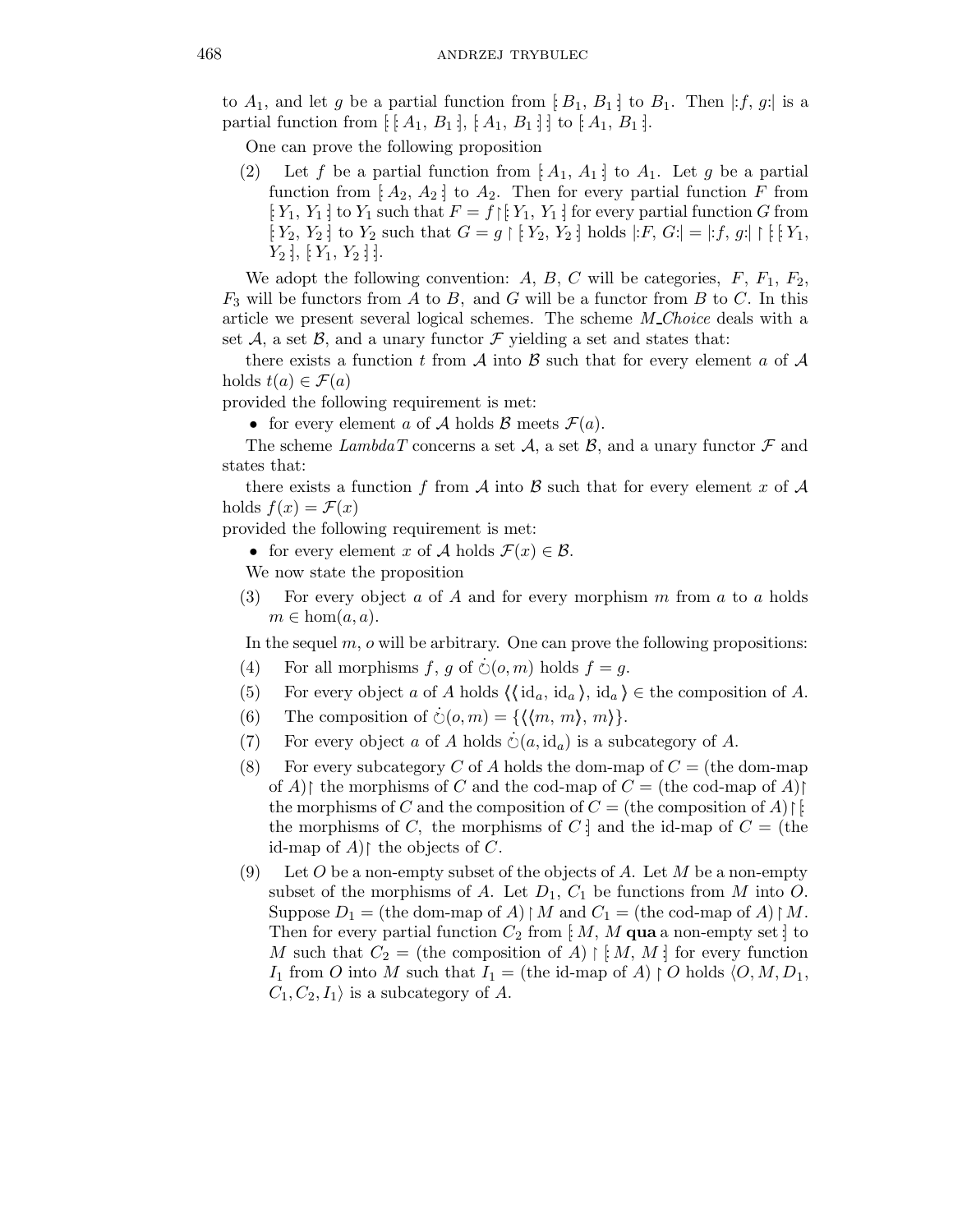(10) For every subcategory A of C such that the objects of  $A =$  the objects of C and the morphisms of  $A =$  the morphisms of C holds  $A = C$ .

Application of a functor to a morphism

Let us consider  $A, B, F$ , and let  $a, b$  be objects of  $A$  satisfying the condition: hom $(a,b) \neq \emptyset$ . Let f be a morphism from a to b. The functor  $F(f)$  yields a morphism from  $F(a)$  to  $F(b)$  and is defined by:

(Def.1)  $F(f) = F(f)$ .

One can prove the following propositions:

- (11) For all objects a, b of A such that  $hom(a, b) \neq \emptyset$  for every morphism f from a to b holds  $(G \cdot F)(f) = G(F(f)).$
- (12) For all functors  $F_1, F_2$  from A to B such that for all objects a, b of A such that hom $(a,b) \neq \emptyset$  for every morphism f from a to b holds  $F_1(f) = F_2(f)$ holds  $F_1 = F_2$ .
- (13) For all objects a, b, c of A such that  $hom(a, b) \neq \emptyset$  and  $hom(b, c) \neq \emptyset$ for every morphism  $f$  from  $a$  to  $b$  and for every morphism  $g$  from  $b$  to  $c$ holds  $F(g \cdot f) = F(g) \cdot F(f)$ .
- (14) For every object c of A and for every object d of B such that  $F(\mathrm{id}_c) = \mathrm{id}_d$ holds  $F(c) = d$ .
- (15) For every object a of A holds  $F(\mathrm{id}_a) = \mathrm{id}_{F(a)}$ .
- (16) For all objects a, b of A such that  $hom(a, b) \neq \emptyset$  for every morphism f from a to b holds  $id_A(f) = f$ .
- (17) For all objects a, b, c, d of A such that  $hom(a, b)$  meets  $hom(c, d)$  holds  $a = c$  and  $b = d$ .

#### Transformations

Let us consider A, B,  $F_1$ ,  $F_2$ . We say that  $F_1$  is transformable to  $F_2$  if and only if:

(Def.2) for every object a of A holds hom $(F_1(a), F_2(a)) \neq \emptyset$ .

One can prove the following propositions:

- $(18)$  F is transformable to F.
- (19) If F is transformable to  $F_1$  and  $F_1$  is transformable to  $F_2$ , then F is transformable to  $F_2$ .

Let us consider A, B,  $F_1$ ,  $F_2$ . Let us assume that  $F_1$  is transformable to  $F_2$ . A function from the objects of A into the morphisms of B is said to be a transformation from  $F_1$  to  $F_2$  if:

(Def.3) for every object a of A holds it(a) is a morphism from  $F_1(a)$  to  $F_2(a)$ .

Let us consider A, B, and let F be a functor from A to B. The functor  $id_F$ yields a transformation from  $F$  to  $F$  and is defined as follows:

(Def.4) for every object a of A holds  $id_F(a) = id_{F(a)}$ .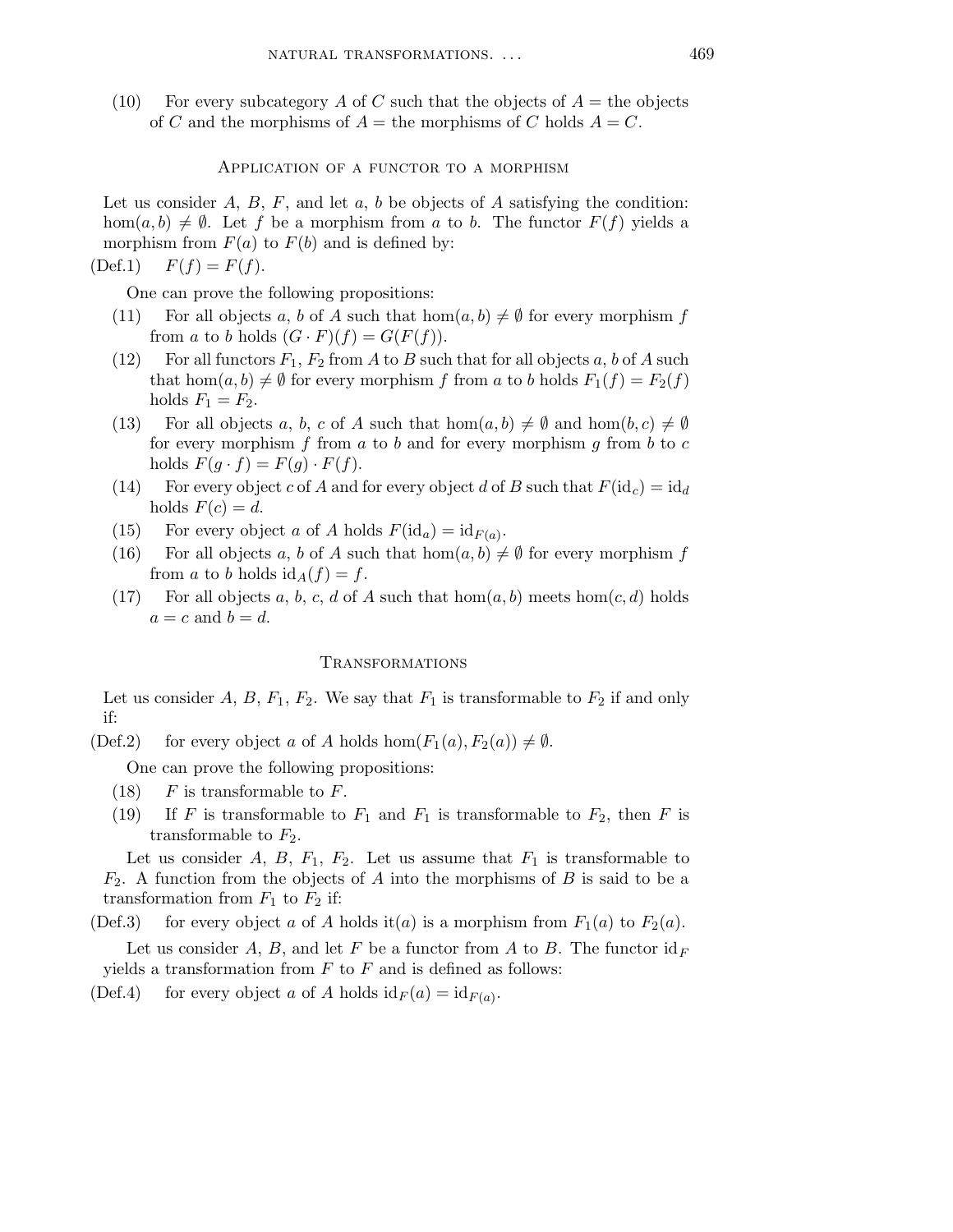Let us consider A, B,  $F_1$ ,  $F_2$ . Let us assume that  $F_1$  is transformable to  $F_2$ . Let t be a transformation from  $F_1$  to  $F_2$ , and let a be an object of A. The functor  $t(a)$  yields a morphism from  $F_1(a)$  to  $F_2(a)$  and is defined by:

 $(Def.5) \t t(a) = t(a).$ 

Let us consider A, B, F,  $F_1$ ,  $F_2$ . Let us assume that F is transformable to  $F_1$ and  $F_1$  is transformable to  $F_2$ . Let  $t_1$  be a transformation from F to  $F_1$ , and let  $t_2$  be a transformation from  $F_1$  to  $F_2$ . The functor  $t_2^{\circ}t_1$  yields a transformation from  $F$  to  $F_2$  and is defined by:

(Def.6) for every object a of A holds  $(t_2 \circ t_1)(a) = t_2(a) \cdot t_1(a)$ .

The following propositions are true:

- (20) If  $F_1$  is transformable to  $F_2$ , then for all transformations  $t_1$ ,  $t_2$  from  $F_1$ to  $F_2$  such that for every object a of A holds  $t_1(a) = t_2(a)$  holds  $t_1 = t_2$ .
- (21) For every object a of A holds  $id_F(a) = id_{F(a)}$ .
- (22) If  $F_1$  is transformable to  $F_2$ , then for every transformation t from  $F_1$  to  $F_2$  holds  $\mathrm{id}_{F_2} \circ t = t$  and  $t^{\circ} \mathrm{id}_{F_1} = t$ .
- (23) If F is transformable to  $F_1$  and  $F_1$  is transformable to  $F_2$  and  $F_2$  is transformable to  $F_3$ , then for every transformation  $t_1$  from F to  $F_1$  and for every transformation  $t_2$  from  $F_1$  to  $F_2$  and for every transformation  $t_3$ from  $F_2$  to  $F_3$  holds  $t_3^{\circ} t_2^{\circ} t_1 = t_3^{\circ} (t_2^{\circ} t_1)$ .

# Natural transformations

Let us consider A, B,  $F_1$ ,  $F_2$ . We say that  $F_1$  is naturally transformable to  $F_2$ if and only if:

(Def.7)  $F_1$  is transformable to  $F_2$  and there exists a transformation t from  $F_1$ to  $F_2$  such that for all objects a, b of A such that  $hom(a, b) \neq \emptyset$  for every morphism f from a to b holds  $t(b) \cdot F_1(f) = F_2(f) \cdot t(a)$ .

Next we state two propositions:

- $(24)$  F is naturally transformable to F.
- (25) If F is naturally transformable to  $F_1$  and  $F_1$  is naturally transformable to  $F_2$ , then F is naturally transformable to  $F_2$ .

Let us consider A, B,  $F_1$ ,  $F_2$ . Let us assume that  $F_1$  is naturally transformable to  $F_2$ . A transformation from  $F_1$  to  $F_2$  is called a natural transformation from  $F_1$  to  $F_2$  if:

(Def.8) for all objects a, b of A such that  $hom(a, b) \neq \emptyset$  for every morphism f from a to b holds it(b)  $\cdot F_1(f) = F_2(f) \cdot it(a)$ .

Let us consider A, B, F. Then  $id_F$  is a natural transformation from F to F. Let us consider A, B, F,  $F_1$ ,  $F_2$ . satisfying the conditions: F is naturally transformable to  $F_1$  and  $F_1$  is naturally transformable to  $F_2$ . Let  $t_1$  be a natural transformation from F to  $F_1$ , and let  $t_2$  be a natural transformation from  $F_1$ to  $F_2$ . The functor  $t_2 \circ t_1$  yields a natural transformation from F to  $F_2$  and is defined by: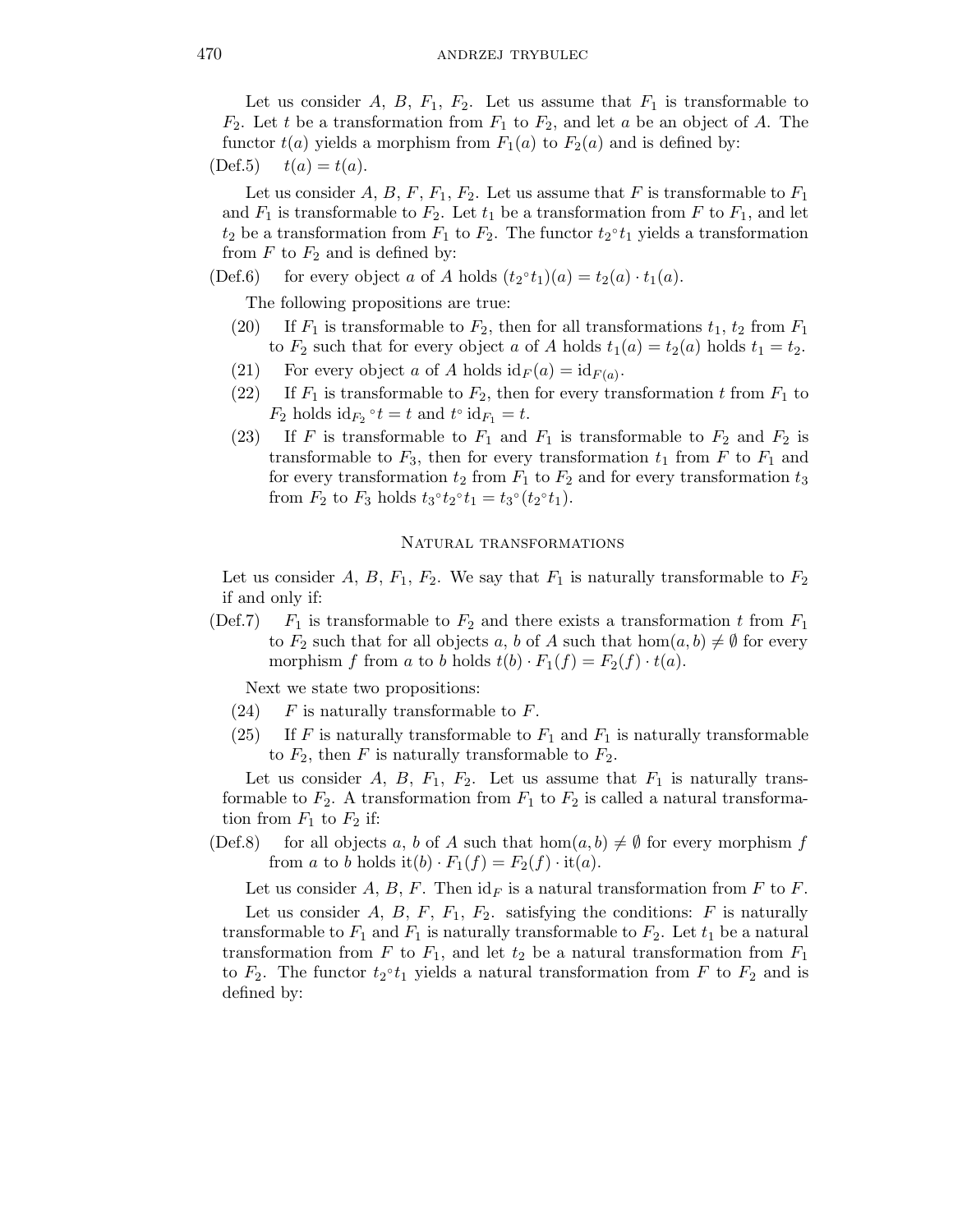$(Def.9)$  $\circ t_1 = t_2 \circ t_1.$ 

One can prove the following proposition

(26) If  $F_1$  is naturally transformable to  $F_2$ , then for every natural transformation t from  $F_1$  to  $F_2$  holds  $id_{F_2} \circ t = t$  and  $t \circ id_{F_1} = t$ .

In the sequel t denotes a natural transformation from  $F$  to  $F_1$  and  $t_1$  denotes a natural transformation from  $F_1$  to  $F_2$ . Next we state two propositions:

- (27) If F is naturally transformable to  $F_1$  and  $F_1$  is naturally transformable to  $F_2$ , then for every natural transformation  $t_1$  from F to  $F_1$  and for every natural transformation  $t_2$  from  $F_1$  to  $F_2$  and for every object a of A holds  $(t_2 \circ t_1)(a) = t_2(a) \cdot t_1(a).$
- (28) If F is naturally transformable to  $F_1$  and  $F_1$  is naturally transformable to  $F_2$  and  $F_2$  is naturally transformable to  $F_3$ , then for every natural transformation  $t_3$  from  $F_2$  to  $F_3$  holds  $t_3 \circ t_1 \circ t = t_3 \circ (t_1 \circ t)$ .

Let us consider A, B,  $F_1$ ,  $F_2$ . A transformation from  $F_1$  to  $F_2$  is invertible if:

(Def.10) for every object a of A holds it (a) is invertible.

We now define two new predicates. Let us consider  $A, B, F_1, F_2$ . We say that  $F_1, F_2$  are naturally equivalent if and only if:

- (Def.11)  $F_1$  is naturally transformable to  $F_2$  and there exists a natural transformation t from  $F_1$  to  $F_2$  such that t is invertible.
	- We write  $F_1 \cong F_2$  if and only if  $F_1, F_2$  are naturally equivalent.

One can prove the following proposition

 $(29)$   $F \cong F$ .

Let us consider A, B,  $F_1$ ,  $F_2$ . satisfying the condition:  $F_1$  is transformable to  $F_2$ . Let  $t_1$  be a transformation from  $F_1$  to  $F_2$  satisfying the condition:  $t_1$  is invertible. The functor  $t_1$ <sup>-1</sup> yielding a transformation from  $F_2$  to  $F_1$  is defined as follows:

(Def.12) for every object a of A holds  $t_1^{-1}(a) = t_1(a)^{-1}$ .

Let us consider A, B,  $F_1$ ,  $F_2$ ,  $t_1$ . satisfying the conditions:  $F_1$  is naturally transformable to  $F_2$  and  $t_1$  is invertible. The functor  $t_1^{-1}$  yielding a natural transformation from  $F_2$  to  $F_1$  is defined by:

 $(Def.13)$  $^{-1} = (t_1 \text{ qua a transformation from } F_1 \text{ to } F_2)^{-1}.$ 

Next we state three propositions:

- (30) For all A, B,  $F_1$ ,  $F_2$ ,  $t_1$  such that  $F_1$  is naturally transformable to  $F_2$ and  $t_1$  is invertible for every object a of A holds  $t_1^{-1}(a) = t_1(a)^{-1}$ .
- (31) If  $F_1 \cong F_2$ , then  $F_2 \cong F_1$ .
- (32) If  $F_1 \cong F_2$  and  $F_2 \cong F_3$ , then  $F_1 \cong F_3$ .

Let us consider A, B,  $F_1$ ,  $F_2$ . Let us assume that  $F_1$ ,  $F_2$  are naturally equivalent. A natural transformation from  $F_1$  to  $F_2$  is called a natural equivalence of  $F_1$  and  $F_2$  if:

(Def.14) it is invertible.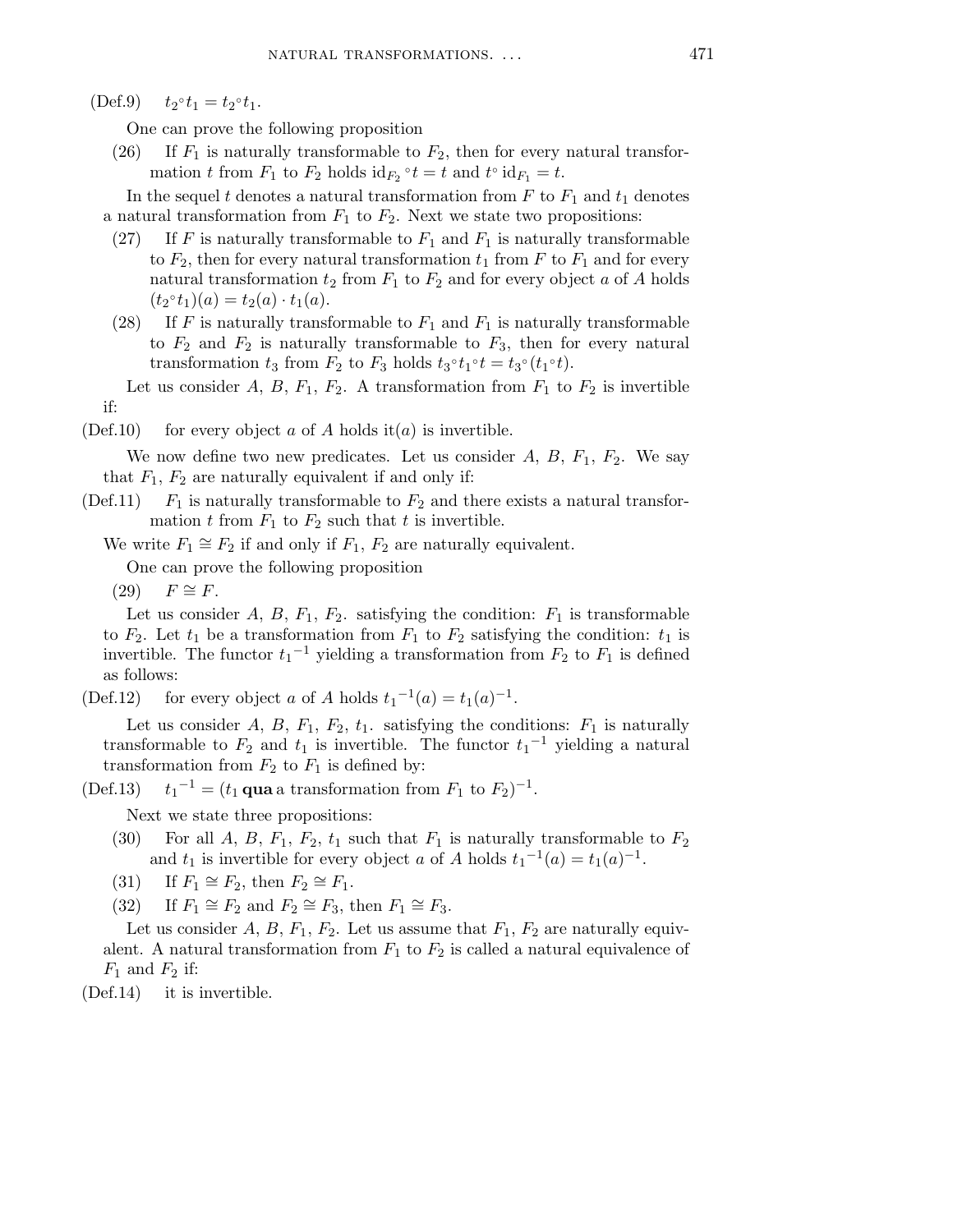We now state two propositions:

- (33) id<sub>F</sub> is a natural equivalence of F and F.
- (34) If  $F_1 \cong F_2$  and  $F_2 \cong F_3$ , then for every natural equivalence t of  $F_1$  and  $F_2$  and for every natural equivalence t' of  $F_2$  and  $F_3$  holds t'<sup>o</sup>t is a natural equivalence of  $F_1$  and  $F_3$ .

# FUNCTOR CATEGORY

Let us consider  $A, B$ . A non-empty set is called a set of natural transformations from  $A$  to  $B$  if:

(Def.15) for an arbitrary x such that  $x \in \text{it there exist functors } F_1, F_2 \text{ from } A$ to B and there exists a natural transformation t from  $F_1$  to  $F_2$  such that  $x = \langle \langle F_1, F_2 \rangle, t \rangle$  and  $F_1$  is naturally transformable to  $F_2$ .

Let us consider A, B. The functor  $\text{NatTrans}(A, B)$  yielding a set of natural transformations from  $A$  to  $B$  is defined as follows:

(Def.16) for an arbitrary x holds  $x \in \text{NatTrans}(A, B)$  if and only if there exist functors  $F_1$ ,  $F_2$  from A to B and there exists a natural transformation t from  $F_1$  to  $F_2$  such that  $x = \langle \langle F_1, F_2 \rangle, t \rangle$  and  $F_1$  is naturally transformable to  $F_2$ .

Let  $A_1$ ,  $B_1$ ,  $A_2$ ,  $B_2$  be non-empty sets, and let  $f_1$  be a function from  $A_1$ into  $B_1$ , and let  $f_2$  be a function from  $A_2$  into  $B_2$ . Let us note that one can characterize the predicate  $f_1 = f_2$  by the following (equivalent) condition:

(Def.17)  $A_1 = A_2$  and for every element a of  $A_1$  holds  $f_1(a) = f_2(a)$ .

The following two propositions are true:

- (35)  $F_1$  is naturally transformable to  $F_2$  if and only if  $\langle F_1, F_2 \rangle, t_1 \rangle \in$  $\text{NatTrans}(A, B)$ .
- (36)  $\langle \langle F, F \rangle, \mathrm{id}_F \rangle \in \mathrm{NatTrans}(A,B).$

Let us consider A, B. The functor  $B^A$  yielding a category is defined by the conditions (Def.18).

(Def.18) (i) The objects of  $B^A = \text{Funct}(A, B)$ ,

- (ii) the morphisms of  $B^A = \text{NatTrans}(A, B)$ ,
- (iii) for every morphism f of  $B^A$  holds dom  $f = (f_1)_1$  and cod  $f = (f_1)_2$ ,
- (iv) for all morphisms f, g of  $B^A$  such that dom  $g = \text{cod } f$  holds  $\langle g, f \rangle \in$ dom (the composition of  $B^A$ ),
- (v) for all morphisms f, g of  $B^A$  such that  $\langle g, f \rangle \in$  dom (the composition of  $B^A$ ) there exist F,  $F_1$ ,  $F_2$ , t,  $t_1$  such that  $f = \langle \langle F, F_1 \rangle, t \rangle$  and  $g = \langle \langle F_1, F_2 \rangle, t \rangle$  $F_2$ ,  $t_1$  and (the composition of  $B^A$ )( $\langle g, f \rangle$ ) =  $\langle \langle F, F_2 \rangle, t_1 \circ t \rangle$ ,
- (vi) for every object a of  $B^A$  and for every F such that  $F = a$  holds  $id_a = \langle \langle F, F \rangle, id_F \rangle.$

We now state several propositions:

- (37) The objects of  $B^A$  = Funct $(A, B)$ .
- (38) The morphisms of  $B^A = \text{NatTrans}(A, B)$ .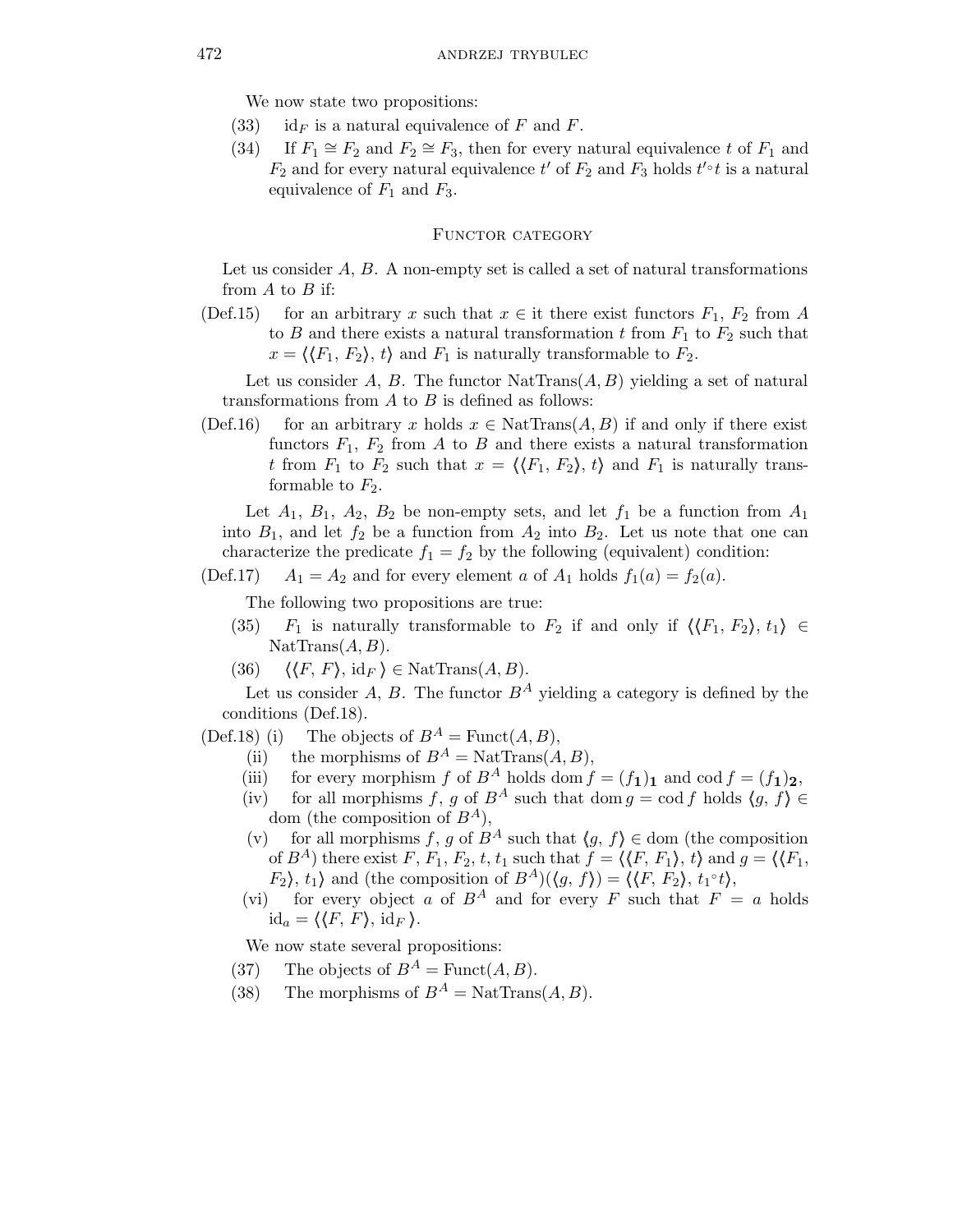- (39) For every morphism f of  $B^A$  such that  $f = \langle \langle F, F_1 \rangle, t \rangle$  holds dom  $f =$ F and cod  $f = F_1$ .
- (40) For all objects a, b of  $B^A$  and for every morphism f from a to b such that hom $(a, b) \neq \emptyset$  there exist F,  $F_1$ , t such that  $a = F$  and  $b = F_1$  and  $f = \langle \langle F, F_1 \rangle, t \rangle.$
- (41) For every natural transformation  $t'$  from  $F_2$  to  $F_3$  and for all morphisms f, g of  $B^{\tilde{A}}$  such that  $f = \langle \langle F, F_1 \rangle, t \rangle$  and  $g = \langle \langle F_2, F_3 \rangle, t' \rangle$  holds  $\langle g,$  $f$  ∈ dom (the composition of  $B^A$ ) if and only if  $F_1 = F_2$ .
- (42) For all morphisms f, g of  $B^A$  such that  $f = \langle \langle F, F_1 \rangle, t \rangle$  and  $g = \langle \langle F_1, F_2 \rangle, t \rangle$  $F_2$ ,  $t_1$  holds  $g \cdot f = \langle \langle F, F_2 \rangle, t_1 \circ t \rangle$ .
- (43) For every object a of  $B^A$  and for every F such that  $F = a$  holds id<sub>a</sub> =  $\langle\langle F, F\rangle, \mathrm{id}_F\rangle.$

# DISCRETE CATEGORIES

A category is discrete if:

- (Def.19) for every morphism f of it there exists an object a of it such that  $f = id_a.$ 
	- One can prove the following propositions:
	- $(44)$  For every discrete category A and for every object a of A holds  $hom(a, a) = \{id_a\}.$
	- (45) A is discrete if and only if for every object a of A holds  $hom(a, a)$  is finite and card hom $(a, a) = 1$  and for every object b of A such that  $a \neq b$ holds  $hom(a, b) = \emptyset$ .
	- $(46)$  $\dot{\mathcal{O}}(o,m)$  is discrete.
	- (47) For every discrete category A and for every subcategory  $C$  of A holds C is discrete.
	- (48) If A is discrete and B is discrete, then  $[A, B]$  is discrete.
	- (49) For every discrete category A and for every category B and for all functors  $F_1$ ,  $F_2$  from B to A such that  $F_1$  is transformable to  $F_2$  holds  $F_1 = F_2.$
	- (50) For every discrete category A and for every category B and for every functor  $F$  from  $B$  to  $A$  and for every transformation  $t$  from  $F$  to  $F$  holds  $t = \mathrm{id}_F$ .
	- (51) If A is discrete, then  $A^B$  is discrete.

Let us consider C. The functor  $IdCat C$  yields a discrete subcategory of  $C$ and is defined as follows:

(Def.20) the objects of IdCat  $C =$  the objects of C and the morphisms of  $IdCat C = {id_a},$ 

where a ranges over objects of C.

Next we state four propositions:

(52) If C is discrete, then IdCat  $C = C$ .